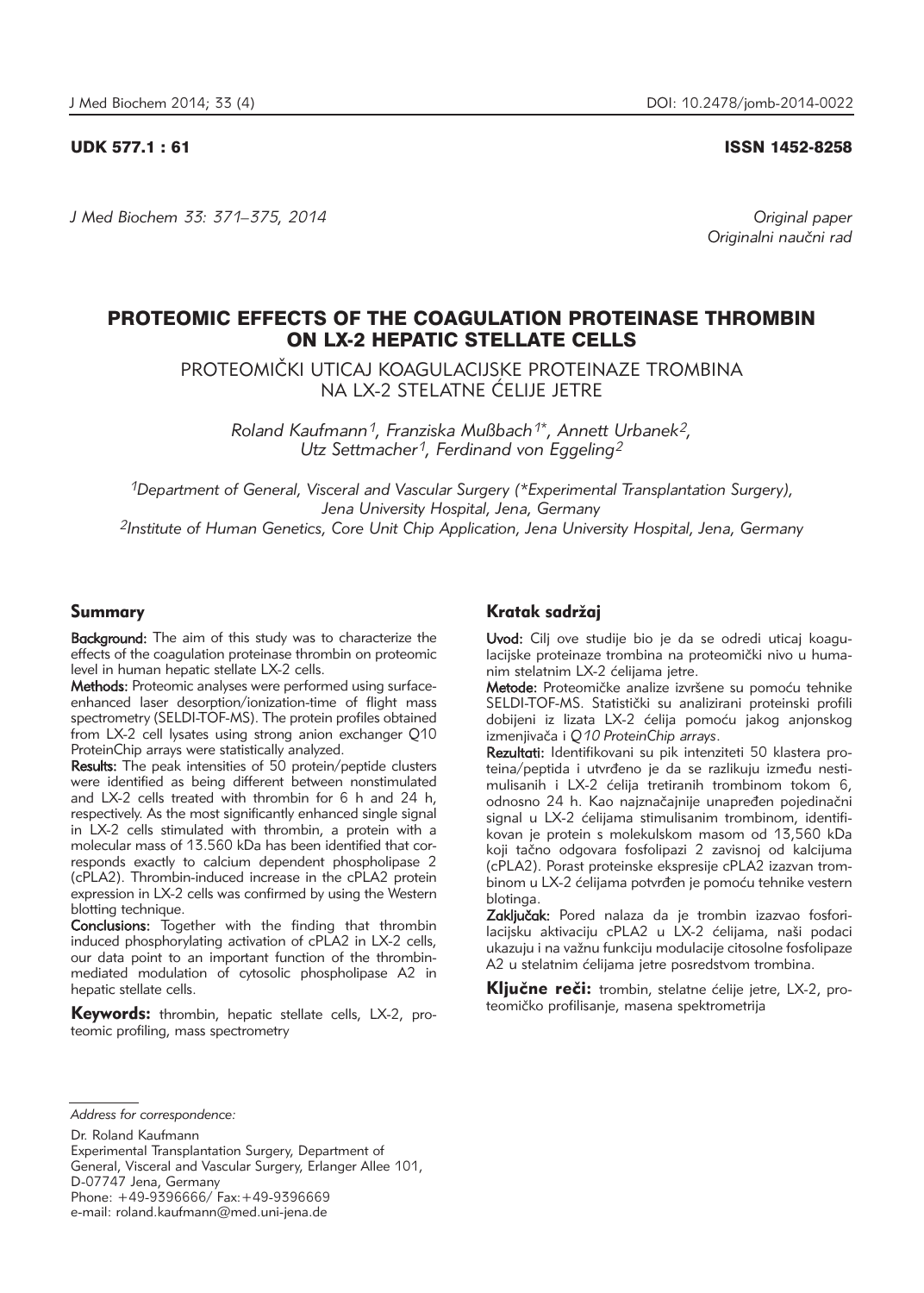## Introduction

Beside its critical role in blood coagulation, the serine proteinase thrombin (EC 3.4.21.5) is known to evoke biological responses from a variety of cells, e.g. platelets, fibroblasts, vascular smooth muscle cells and monocytes (1–3), and may influence a number of cellular responses that play a role in subsequent proinflammatory and profibrotic processes in different organs including the liver (4).

Recent data suggest a role for thrombin in the activation of hepatic stellate cells (HSCs) that has been recognized as a central event in the development of liver fibrosis and finally cirrhosis and malignancy. More specifically, thrombin has been shown to stimulate matrix synthesis and the regulation of MCP1-production of cultured hepatic stellate cells (6–8). Hepatic stellate cells also express the proteinase activated receptors 1 and 4 (8), members of a novel subfamily of G-protein coupled receptors mediating the cellular effects of thrombin in different cell types.

Surface-enhanced laser desorption/ionization mass spectrometry (SELDI-MS) is a proteomic analysis (10) that has been demonstrated to be a very suitable approach to evaluate complex variations on protein level in tissue and cells (11, 12).

In this study, we used SELDI-MS to evaluate the effect of thrombin on protein expression profiles in cells of the human stellate cell line LX-2 that has been characterized comprehensively as a suitable model for investigations on liver fibrosis (13). For that purpose, lysates from nonstimulated LX-2 cells and LX-2 cells stimulated with thrombin (1.0 NIH-U/mL) for 6 h and 24 h, respectively, were evaluated using strong anion exchanger Q10 ProteinChip arrays.

## Materials and Methods

#### *Reagents*

Human alpha-thrombin (3085 NIH-Units/mg protein) was purchased from Haemochrom Diagnostica Supplies (Essen, Germany). All the other reagents were of the highest purity available.

## *Cell culture*

LX-2 cells (gift from Prof. Scott Friedman, Mount Sinai School of Medicine, New York, USA) were routinely cultured in Dulbeccos modified Eagle's medium (DMEM) supplemented with 2% fetal calf serum at 37 °C in a humidified atmosphere of 5%  $CO<sub>2</sub>$ . The medium was changed every 2–3 days. For subculturing, treatment with trypsin/EDTA was used.

For stimulation experiments, LX-2 cells were cultured in 6-well plates, serum starved for 16 h and subsequently stimulated with thrombin (Haemochrom Diagnostica Supplies; 1.0 NIH-Unit/mL).

## *ProteinChip array and analysis*

Cells were transferred into tubes with lysis buffer (100 mmol/L  $\text{Na}_2\text{HPO}_4$ , 2 mmol/L  $\text{MgCl}_2$ , 5 mmol/L EDTA, 3 mmol/L  $\beta$ -mercaptoethanol, 0.1% CHAPS, 500 µmol/L leupeptin, 0.1 mmol/L PMSF). After 1h incubation on ice with mixing every 15 minutes, the samples were centrifuged with 14 000 rpm at 4 °C to remove cell debris.

Proteins were analyzed on strong anion exchange arrays (Q10; BioRad) as described elsewhere (14). In brief, array spots were preincubated by a washing/loading buffer containing 100 mmol/L Tris-buffer, pH 8.5 with 0.02% Triton X-100 for Q10 arrays and 100 mmol/L Tris-buffer, pH 4.5 with 0.02% Triton X-100 for CM10 arrays followed by application of  $2 \mu L$  of sample extract on ProteinChip Arrays, which were incubated at room temperature for 90 min in a humidity chamber. After washing three times with the same buffers and two final washing steps with water,  $2 \times 0.5$  µL sinapinic acid (saturated solution in 0.5% TFA/50% acetonitrile) were applied. Mass analysis was performed in a Protein-Chip system (PCS 4000, Ciphergen Biosystems Inc, Fremont, CA) according to an automated data collection protocol. The instrument was externally calibrated with a ProteinChip OQ Kit (Biorad) for improved mass accuracy. Spectra were normalized with total ion current and cluster analyses of the detected signals and the determination of respective P-values were carried out with the CiphergenExpress Program (Version 3.0; Ciphergen Biosystems Inc, Fremont, CA). For P-value calculation, normalized spectra with signals in the range between 2.5 and 200 kDa exhibiting a signal-to-noise ratio (S/N) of at least 10 were selected and analyzed with the Mann–Whitney U test for nonparametric data.

## *Western blotting analysis*

LX-2 cells were collected by centrifugation at 1000  $\times$  g for 5 min (4 °C), washed with PBS containing bacitracin (100  $\mu$ g/mL), PMSF (0.1 mmol/L), pepstatin A (1.0  $\mu$ g/mL) and leupeptin (2.0  $\mu$ g/mL), pH 7.4, and centrifuged again. The pellet was treated with lysis buffer [(PBS, containing 1% (v/v) Triton  $X-100$ ,  $0.5\%$  (w/v) deoxycholate and  $0.1\%$  (w/v) SDS] for 30 min at  $4 \degree C$ , resuspended and centrifuged at 30000  $\times$  g for 15 min (4 °C).

Protein was determined using the DC Protein Assay System from BioRad Laboratories according to the manufacturer's instructions.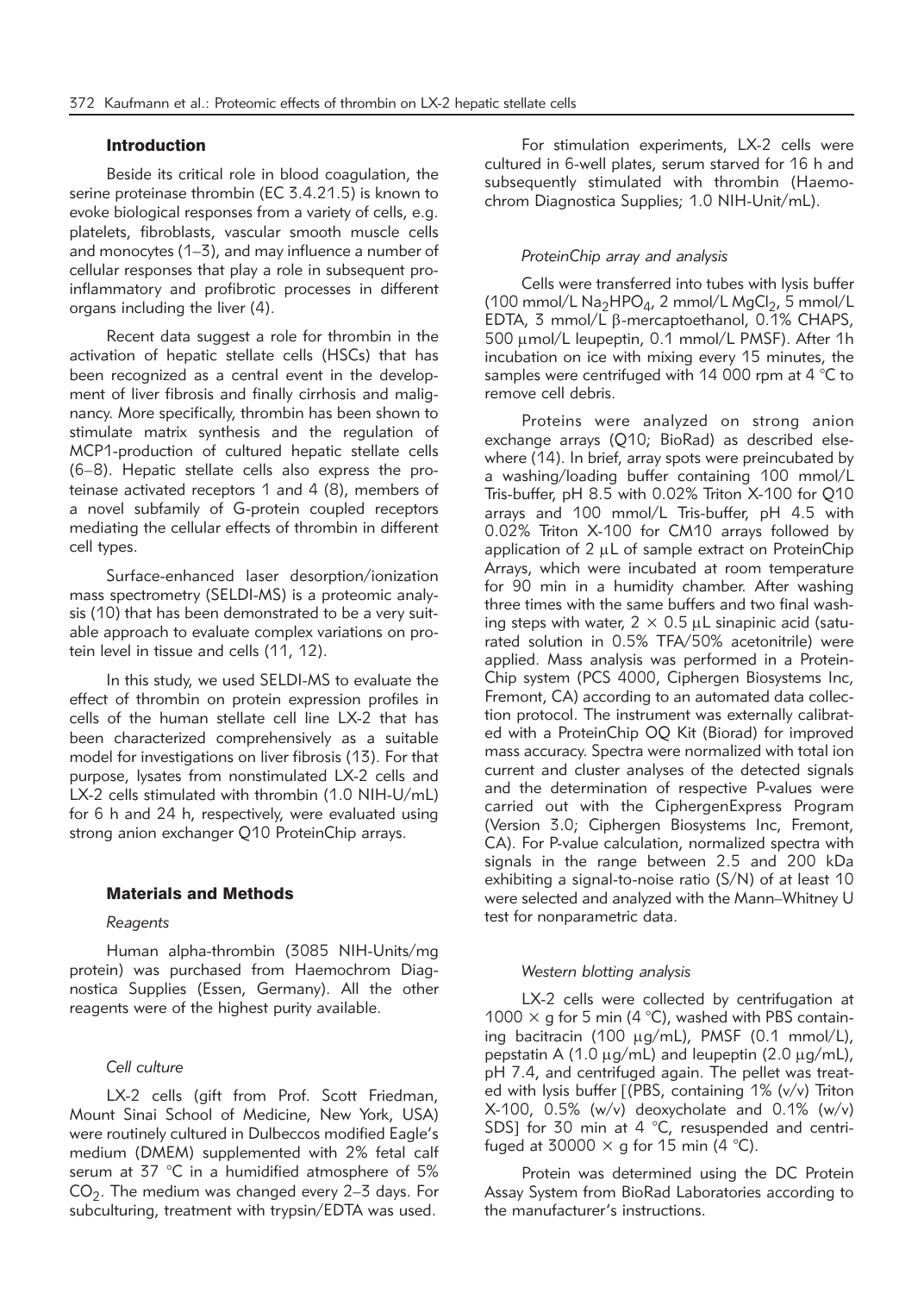Proteins from cell lysates were separated on a 12% SDS/PAGE and transferred to nitrocellulose membranes (BioRad). After blocking in 1% BSA/1% skimmed milk for 1 h, the nitrocellulose strips were incubated overnight with the respective first antibody. For the estimation of phosphorylating activation of cPLA2 phospho (Ser 505) cPLA2-antibody (Cell Signaling Technology, No. 2831) and for estimation of the cPLA2 protein expression, an antibody to total cPLA2 (Cell Signaling Technology, No. 2832) was used. Strips were washed two times with 0.05% (v/v) Tween 20 washing buffer, incubated for 45 min with the secondary antibody (anti-rabbit IgG conjugated to horseradish peroxidase) and washed again two times as described above. The immunoblots were stripped and reprobed with an antibody to total cPLA2 (cPLA2 activation experiments) or with an antibody to betaactin (Sigma-Aldrich, No. A 5441; cPLA2 protein expression experiments) to confirm equal protein loading. Secondary antibody (anti-rabbit IgG conjugated to horseradish peroxidase or anti-mouse IgG conjugated to horseradish peroxidase) was detected by using the chemiluminescence (ECL) Western blotting detection system (Amersham) and exposure to Kodak X-Omat films.

Immunoreactive bands for phosphorylated cPLA2, total cPLA2 and beta-actin were quantified using the image processing program Image J 1.43 (National Institutes of Health, Bethesda, Maryland, USA).

## **Results**

Protein lysates from nonstimulated LX-2 cells and LX-2 cells stimulated with thrombin (1.0 NIH-Units/mL) for 6 h and 12 h, respectively, were applied to strong anion exchanger Q10 ProteinChip arrays and analysed individually by SELDI–MS on a PCS 4000 instrument to detect any differentially expressed proteins. In the low range of 2.5–20 kDa, up to 50 peaks were detected. After evaluation with CiphergenExpress Program, a mass with a highly significant P-value was identified. This signal of 13.560 kDa was upregulated in thrombin-stimulated LX-2 cells discriminated significantly between nonstimulated LX-2 cells and cells stimulated with thrombin (1.0) NIH-Units/mL) for both  $6 h (P=0.05)$  and 24 h  $(P=0.01)$ . The measured intensities for nonstimulated and thrombin-treated LX-2 cells are depicted in *Figure 1*. By enquiring the ExPasy protein database (http://www.expasy.org) with a specified Mw range of 13560 Da  $+/-$  0.4 % and a pl range from 6 to 10, we found that the size of the protein with the mass of 13.560 kDa matches to the chain 21-138 of calciumdependent phospholipase A2 (UniProt: PA2G5\_ HUMAN; P39877; Mw13591, pI 8.73).

Our data obtained with the use of proteinchip technology singled out a role for cPLA2 in thrombin's signalling activity in LX-2 hepatic stellate cells. To confirm these data, we investigated the effect of thrombin on cPLA2 protein expression by Western blotting. We found that stimulation of LX-2 cells with thrombin (1.0 NIH-U/mL) resulted in a significant increase of cPLA2 protein expression (*Figure 2A*). Since thrombin is known to activate cPLA2 in different cell types (15–17), we wished furthermore to evaluate thrombin-mediated activation of the enzyme in LX-2 cells, using a Western blot approach that monitors increases in phospho(P)-cPLA2 following the exposure of cells to thrombin. As demonstrated in *Figure 2B*, stimulation of LX-2 cells for 20 min caused an approximately 2-fold increase in P-cPLA2 immunoreactivity, relative to the signal observed in nonstimulated LX-2 cells.



Figure 1 Distribution of the intensities of the peak at 13.560 kDa expressed significantly differently in nonstimulated (control) and LX-2 cells stimulated with thrombin (1.0 NIH-Unit/mL) for 6 h (A) and 24 h (B). X-axis indicates the sample groups, Y-axis the intensity  $(\mu A)$ .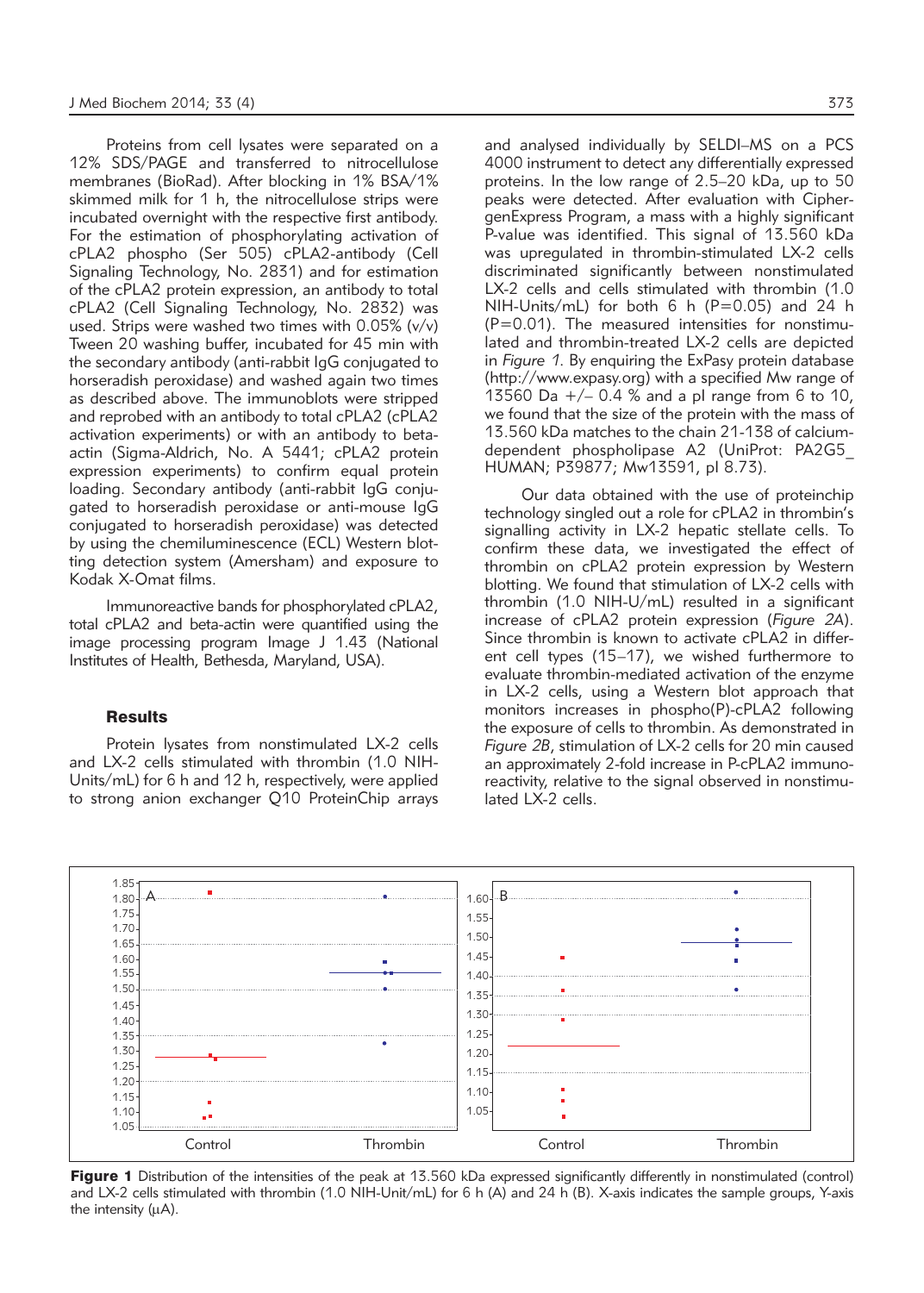

Figure 2 Thrombin induces an increase in A) cPLA2 protein expression and B) cPLA2 phosphorylation in LX-2 cells. LX-2 cells were stimulated with thrombin (1.0 NIH-U/mL) for A) 24 h or B) 20 min. Cell lysates were subjected to SDS-PAGE and Western blotting with A) an anti-cPLA2 antibody and reprobed with an anti-beta-actin antibody, B) an anti-phospho-cPLA2 antibody and reprobed with an anti-cPLA2 antibody. Immunoblot analyses from representative experiments are shown with A) beta-actin and B) total cPLA2 as control for constant protein loading in the lanes. In the histograms above the blots, normalized data are shown as the fold increase over untreated control (mean  $\pm$  SD) from three independent experiments. P = phosphorylated, t = total.

## **Discussion**

Liver fibrosis is the major complication of most chronic liver diseases, leading eventually to cirrhosis and finally to carcinoma. It is characterized by a massive deposition of extracellular matrix (ECM) components in the liver parenchyma. Synthesis of ECM components is performed by fibrogenic cells that derive from the activation of quiescent precursors such as hepatic stellate cells. Therefore, these cells play a key role in liver fibrosis and are also discussed as crucial cellular elements for the malignant process in the liver (5). In this study, we demonstrate an effect of the serine proteinase thrombin on the proteomic level in cells from the human hepatic stellate cell line LX-2 using SELDI ProteinChip technology. LX-2 cells have been extensively characterized and retain key features of cytokine signalling, neuronal gene expression, retinoid metabolism, and fibrogenesis, making them highly suitable for culture based studies of human hepatic fibrosis (13).

Proteomic analysis revealed that treatment of LX-2 cells with thrombin upregulated a single protein with a molecular mass corresponding to the chain 21- 138 of calcium-dependent phospholipase A2. The effect of thrombin on the PLA2 protein expression was confirmed by Western blotting. Moreover, thrombin could be shown to induce phosphorylating activation of cPLA2 in LX-2 cells. Phospholipase A2 enzymes catalyze the hydrolysis of the sn-2 position of glycerophospholipids to release free arachidonic acid,

which in turn is metabolized to prostaglandins by the cyclooxygenase pathway and to leukotrienes by the 5-lipoxygenase pathway (for review see e.g. 18). PLA2 is known to be involved in hepatic stellate cell activation (19) and is critically implicated in thrombininduced signalling in different cell types including platelets (20, 21) and endothelial cells (22–24). In addition, from recently published data, a role for thrombin in liver fibrosis and hepatocellular carcinoma progression has been suggested (25, 26).

Our study provides evidence for a link between thrombin and PLA2 in hepatic stellate cells. Thrombin's role in HSC cell activation during liver fibrosis and carcinogenesis has to be explored in further studies, including experiments on primary cultures of hepatic stellate cells and animal models.

Taken together, our data demonstrate that proteomic analysis is a suitable approach to evaluate effects of a single stimulus on protein level in hepatic stellate cells. With our results we support the concept of a function for the coagulation proteinase thrombin in hepatic stellate cell activation, and more generally, for coagulation enzymes in liver fibrosis.

## Conflict of interest statement

The authors stated that they have no conflicts of interest regarding the publication of this article.